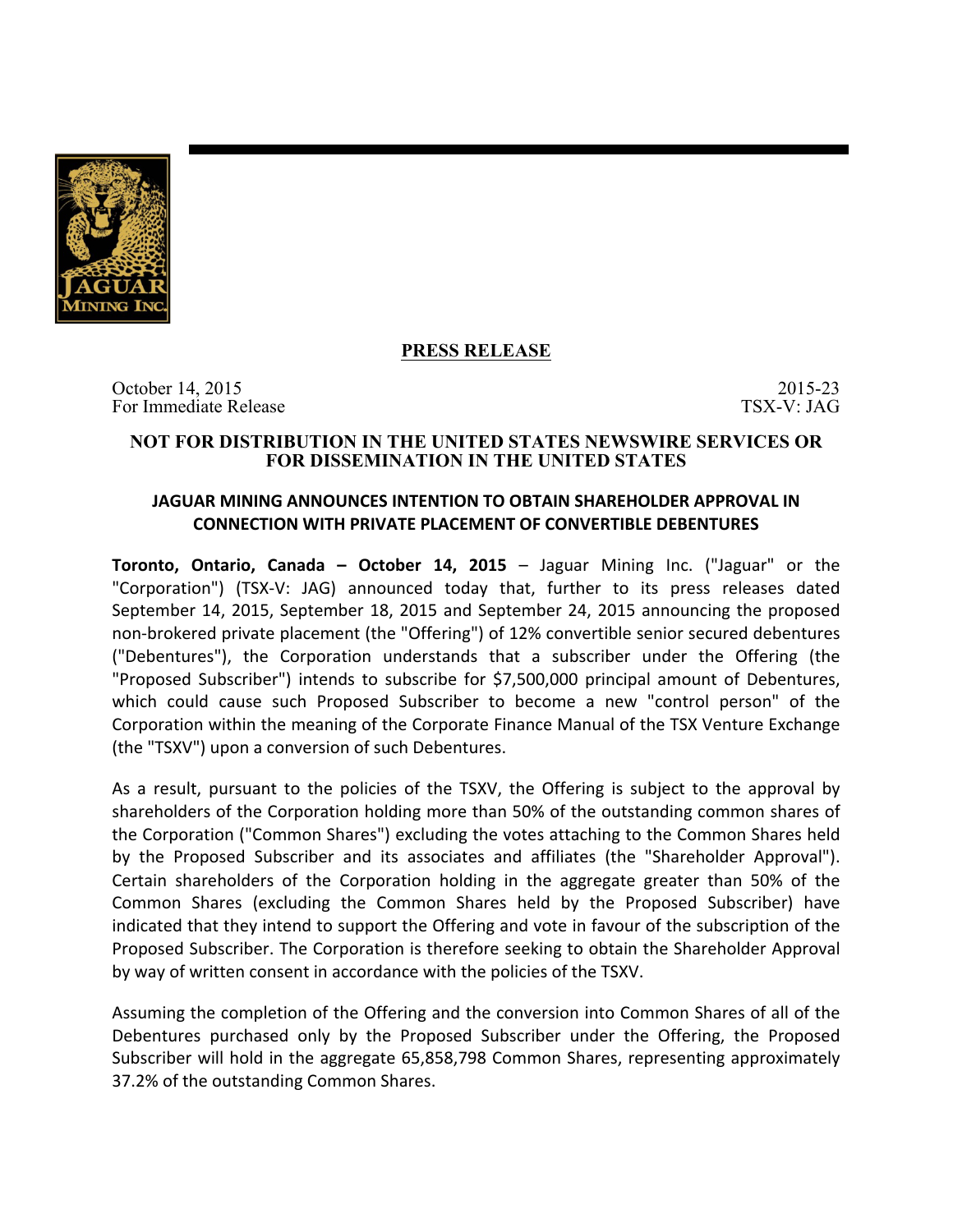In addition to the requirement that the Shareholder Approval be obtained, completion of the Offering is subject to a number of conditions, including the final acceptance of the TSXV, obtaining exemptive relief from the Ontario Securities Commission in respect of the minority approval requirements under Multilateral Instrument 61-101 and obtaining written consents from a majority of the disinterested minority shareholders in respect of the proposed subscription by Outrider Management, LLC, all as more particularly set out in the Corporation's press releases dated September 14, 2015, September 18, 2015 and September 24, 2015, the disclosure document dated September 24, 2015 and material change report dated September 24, 2015, all of which are available under the Corporation's issuer profile on SEDAR at www.sedar.com.

Closing of the Offering is expected to occur on or about October 23, 2015.

This news release shall not constitute an offer to sell or the solicitation of an offer to buy any securities in any jurisdiction.

### **About Jaguar Mining Inc.**

Jaguar is a gold producer with mining operations in a prolific greenstone belt in the state of Minas Gerais, Brazil. Additionally, Jaguar wholly owns the large-scale Gurupi Development Project in the state of Maranhão, Brazil. In total, the Corporation owns mineral claims covering an area of approximately 197,000 hectares. Additional information is available on the Corporation's website at www.jaguarmining.com.

### **FOR FURTHER INFORMATION PLEASE CONTACT:**

Derrick Weyrauch Chief Financial Officer (416) 628-9601 dweyrauch@jaguarmining.com

#### *FORWARD-LOOKING STATEMENTS*

Certain statements in this news release constitute "Forward-Looking Statements" within the *meaning* of the U.S. Private Securities Litigation Reform Act of 1995 and applicable Canadian securities legislation. Such statements constitute forward-looking statements (forecasts) under applicable securities laws relating to future events or future performance and, in this news release, include comments with respect to (i) the Debentures and the Offering, (ii) the participation of the Proposed Subscriber and Outrider Management, LLC in the Offering, the amounts of such subscriptions and the expected ownership of Common Shares by the Proposed *Subscriber resulting from the Offering and the conversion of the Debentures into Common* Shares, (iii) the seeking of the consent of shareholders by way of written consent in satisfaction of the Shareholder Approval and the seeking of consent of the disinterested minority *shareholders with respect to the subscription by Outrider Management, LLC, and (iv) regulatory approvals being obtained, including from the Ontario Securities Commission and the TSXV, and*